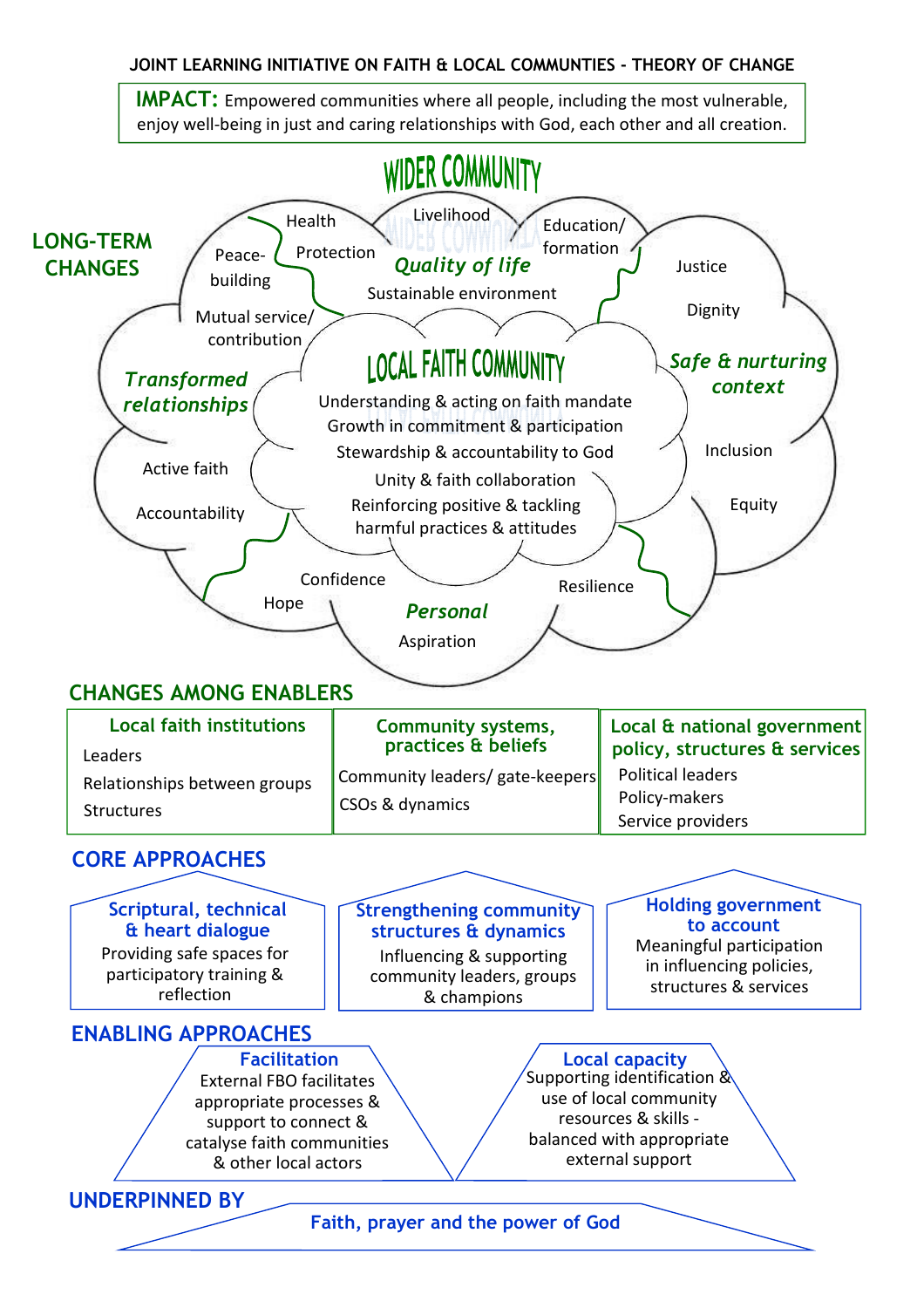# Faith group and community mobilisation theory of change

### 1. Background

In December 2013, representatives from 12 faith-based organisations came together to explore and articulate a theory of change for faith group and community mobilisation. The process examined assumptions about what success looks like and how we contribute to change; and specifically analysed the role of faith, drawing on any existing evidence base.

Prior to the two-day theory of change workshop, the facilitators reviewed external evaluations, research and case studies and interviewed key informants. They compiled the learning into a summary document that participants used to feed into their discussions and analysis. At the end of the workshop, two groups of participants drafted a summary theory of change diagram.

A small working group then met together in July 2014 to draw together the theory of change. Throughout the process, the group was careful to surface both similarities and differences. The theory of change diagram captures the core underlying beliefs that the group hold in common, while the narrative explains the diagram, fills in more detail and highlights areas of debate and that need further learning and testing.

### 2. The theory of change

### 2.1 Long-term change

Who benefits? The statement at the top of the diagram articulates the legacy to which faith based organisations (FBOs) aim to contribute through their faith group and community mobilisation processes. All the participants aim to work with communities as a whole, not only individuals, but with particular attention to the most vulnerable people. For many of the FBOs, changing the more wealthy 'northern' communities is part of this inter-dependent legacy.

What long-term changes do we help to bring? We contribute to changes in the community in:

- Improved quality of life: in health, livelihoods, protection, education and environment.
- A safer and more nurturing context: increased dignity and a shift in power dynamics.
- Personal change: increased confidence, resilience, hope and ambition.
- Transformed relationships: increased service/ contribution; and reduced conflict.

The first three areas are often similar across secular and faith based organisations, so the group identified a need to develop a shared understanding of wellbeing from a faith perspective. But one area where we believe FBOs add particular value is by also contributing to improved relationships. Yet this is not a change that we are good at measuring, so needs more attention.

For many FBOs, changes in the local faith group is a core part of the 'success' we are working towards – hence its position in the centre of the community. The changes in the wider community are also important for everyone in the faith community, but there are some distinctive areas of change for faith groups that are vital both to achieving wider change and as an end in themselves. However, for other FBOs, the local faith group is mainly a mechanism to achieve change in the community – or is inseparable from the community.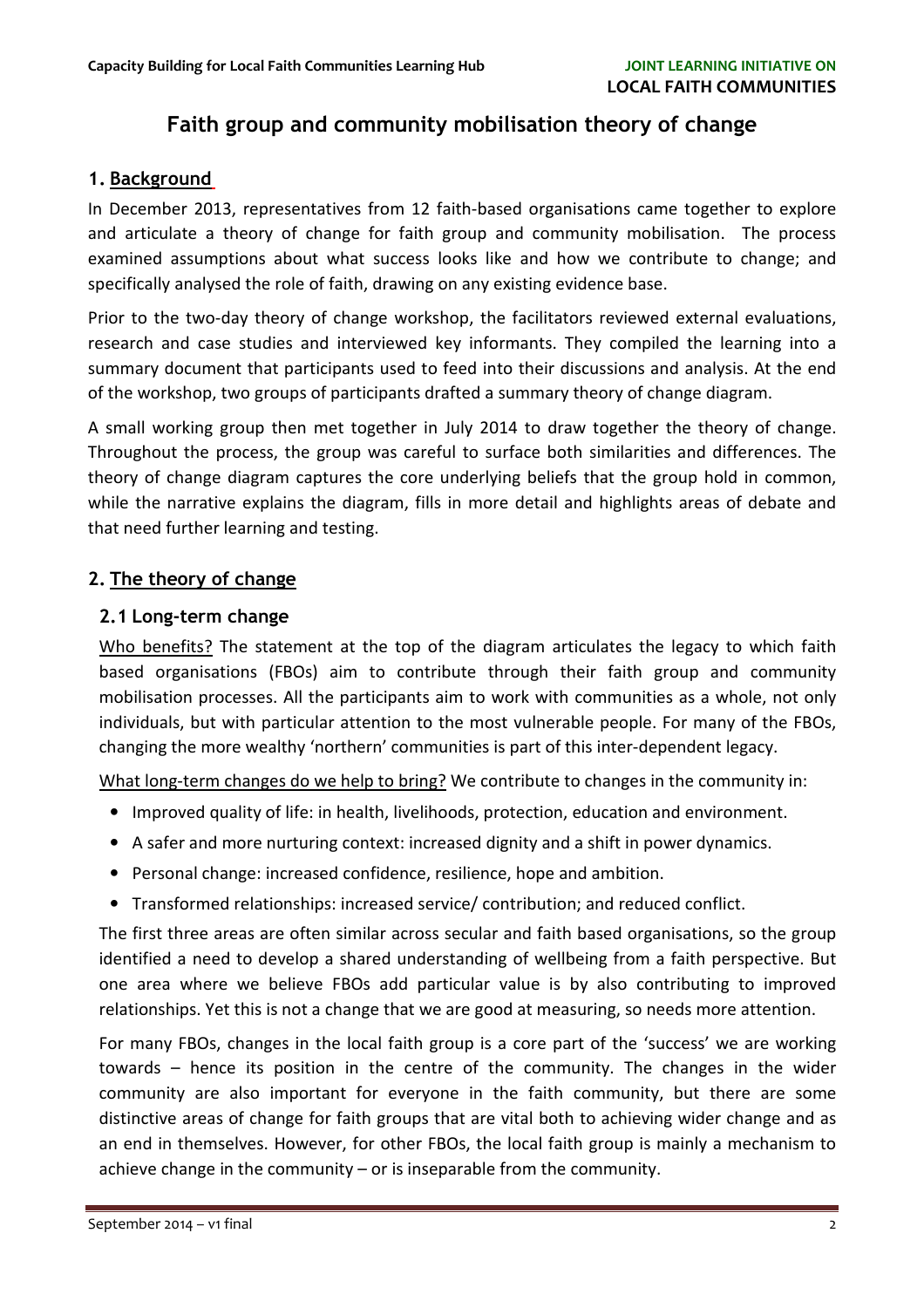# 2.2 The context for change

Who and what influences change already? In analysing the context for change, the group found that it is critical to ensure that change happens in the beliefs, structures, and processes in local faith institutions, communities and government so that they become stronger allies in achieving the desired long-term changes. While there is external evidence that local faith groups have a major influence on communities, this assumption needs testing in each context. FBOs also may sometimes put too little emphasis on influencing government, which could impede success and therefore could be a gap that needs greater attention.

What changes need to take place at other levels? If we are to contribute to long-term change in the local community and faith group, then we need to define what changes need to take place in each context among local faith groups / institutions, communities and government in their attitudes, services, structures and policies so that they become better 'enablers' of positive change. Two areas of change that emerged as important across different contexts were: increasing cooperation between local faith groups and among civil society organisations; and gaining or improving support from the leaders of faith institutions (or even one leader).

## 2.3 Ways in which change happens

What are the core approaches to achieving change? The group identified three core approaches that are critical to achieving change in faith group and community mobilisation processes and two 'enabling' ways which support change and help to sustain it in the long-term.

- Scriptural, technical and heart dialogue: one of the critical success factors to achieving change that only faith groups can contribute is a dialogue and reflection process that combines this mix of theological, attitudinal and technical input. Faith groups are uniquely placed to enable people to engage holistically in a change process and so address underlying beliefs and attitudes. This necessitates creating safe spaces where people can express themselves and involving them in participatory design and monitoring of activities.
- Strengthening community structures and dynamics: Strategies to build community dynamics help create a momentum for change, such as peer to peer showcasing of work; identifying activists/ champions within local groups and then training and supporting them to influence others; creating support groups; and targeting community leaders.
- Holding government to account: Faith groups sometimes place little emphasis in this area and yet we believe it is critical to achieving change. It is also somewhere we can add value by mobilising networks from grassroots to international level to influence government. It is part of stewardship of resources  $-$  a critical principle that runs through everything we do  $$ from change in our faith groups to care for the environment to holding others to account.

One area of debate that needs further learning and testing is how to work with local faith groups in this process. Some FBOs have found that it is vital to envision and train the local faith group first so that they then go and carry out the same kind of processes with their communities. Others are finding evidence in some contexts that change may come through a much less linear process which does not follow timelines or sequences. This demands a high level of skill and makes it crucial to invest in training and supporting the right facilitators.